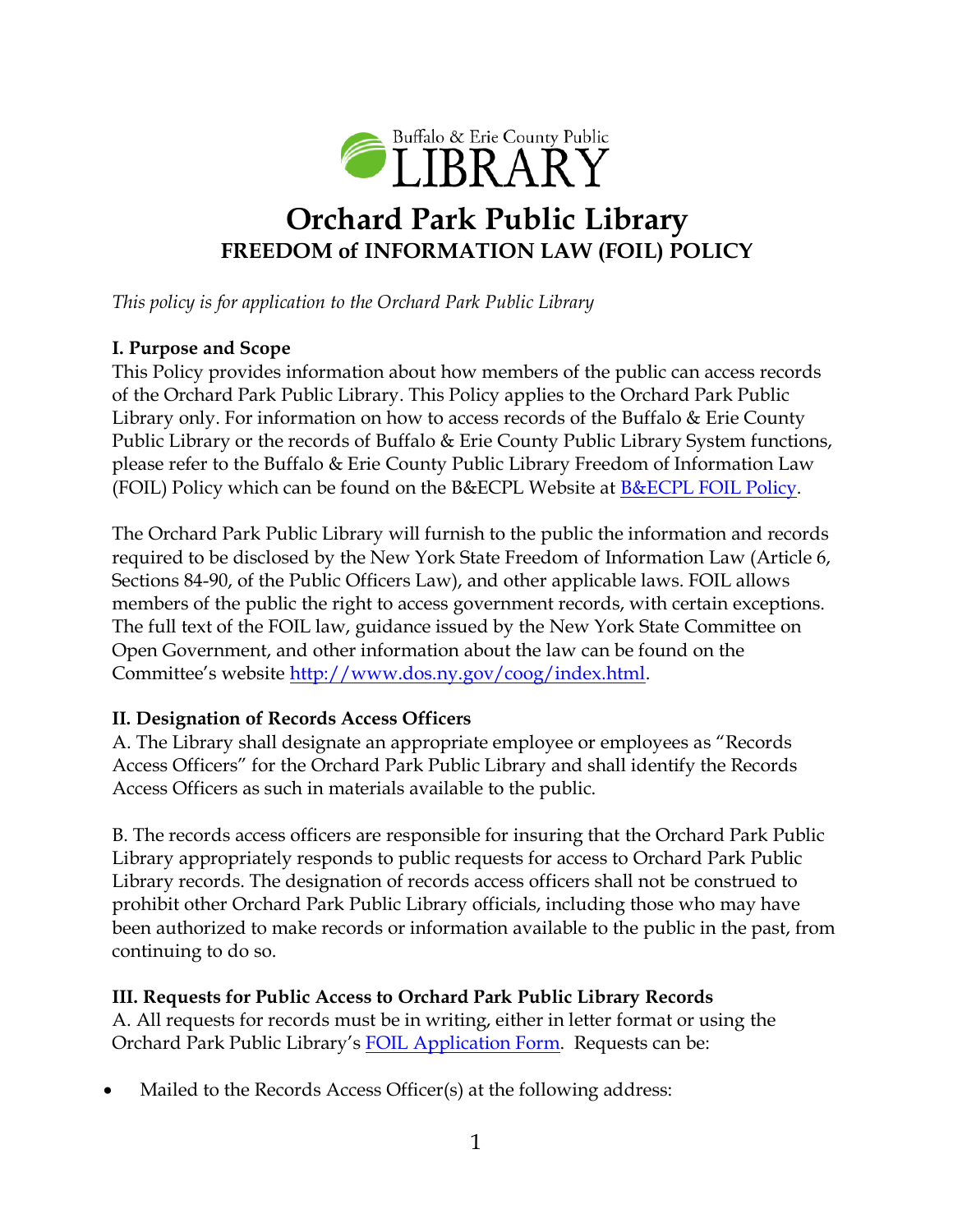Orchard Park Public Library FOIL Records Access Officer 4570 S. Buffalo St. Orchard Park, NY 14127

or

• Faxed to (716) 667-3098; or

E-mailed to the Records Access Officer at: **opk@buffalolib.org**.

B. All requests for access to records must include contact information of the requestor, including a telephone number and mailing address.

C. All requests must include a detailed description of the records that are being sought including, but not limited to, dates, titles, file designations, or any other information that will assist the Orchard Park Public Library in locating the requested records.

#### **IV. Orchard Park Public Library Response to Requests for Public Records**

A. Within five (5) business days of the receipt of a compliant written request, Orchard Park Public Library will:

1. Make the record available to the requestor;

2. Furnish a written acknowledgement of the receipt of the request and a statement of the approximate date when the information will be made available; or 3. Deny access in writing, and state the basis for denying access.

B. A denial of access to any record will be sent in writing, and will summarize the reason for the denial, and provide information on how to appeal such denial.

C. If the Orchard Park Public Library does not respond to a request in accordance with Section IV.A, the request should be considered to have been denied.

### **V. Appealing a Denial of Access**

A. All appeals of a denial of a request for an Orchard Park Public Library record must be submitted in writing within 30 days of the denied request, either in letter format or using Orchard Park Public Library FOIL Appeal Form. An appeal may be